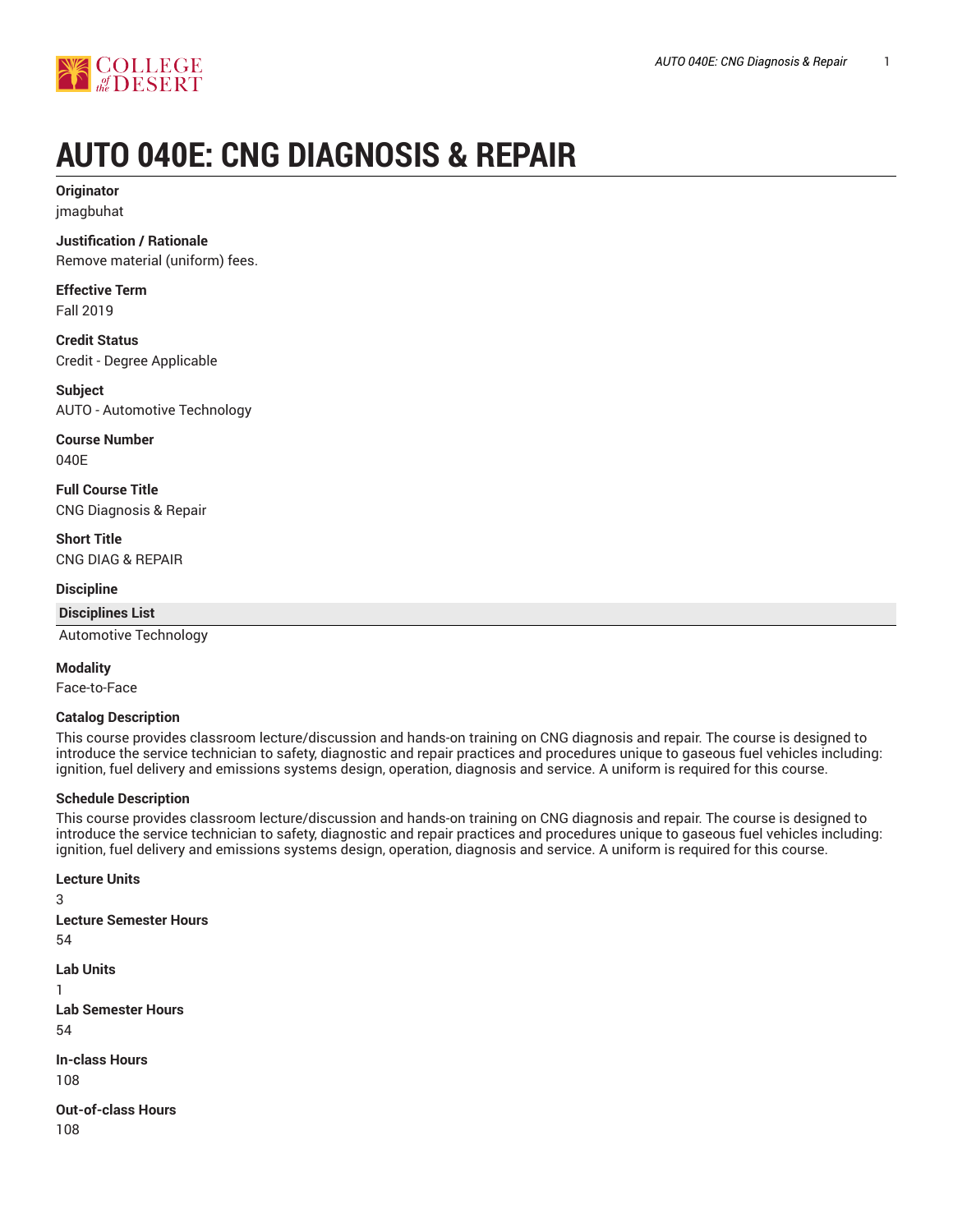

#### **Total Course Units**

4 **Total Semester Hours** 216

## **Required Text and Other Instructional Materials**

#### **Resource Type**

Web/Other

#### **Description**

2006 Honda Civic GX Service Manual 61SNA06

#### **Resource Type** Web/Other

**Description** Handouts provided by the instructor

## **Resource Type**

Web/Other

**Description** NFPA 52 Vehicular Fuel Systems Code, 2015 Edition

#### **Class Size Maximum**

21

## **Course Content**

- 1. Compressed Natural Gas (CNG) safety precautions & procedures
- 2. Review of gaseous fuels fundamentals
- 3. Compressed Natural Gas (CNG) ignition systems component function and location
- 4. Compressed Natural Gas (CNG) fuel systems component function and location
- 5. Compressed Natural Gas (CNG) emissions systems component function and location
- 6. Compressed Natural Gas (CNG) diagnosis with current generation scan tool
- 7. Compressed Natural Gas (CNG) repair procedures

#### **Lab Content**

- 1. Practice CNG safety precautions & procedures
- 2. Diagnose, troubleshoot and repair CNG ignition system malfunctions
- 3. Diagnose, troubleshoot and repair CNG fuel system malfunctions
- 4. Diagnose, troubleshoot and repair CNG emissions system malfunctions
- 5. Diagnose, troubleshoot and repair CNG systems using current generation scan tool

#### **Course Objectives**

|             | <b>Objectives</b>                                                                                                                                                                                                                                                                       |
|-------------|-----------------------------------------------------------------------------------------------------------------------------------------------------------------------------------------------------------------------------------------------------------------------------------------|
| Objective 1 | Interpret and verify complaints; determine needed repairs.                                                                                                                                                                                                                              |
| Objective 2 | Diagnose and repair no starting, hard starting, engine misfire, poor driveability, power loss, poor mileage, and<br>emissions problems on vehicle's Original Equipment Manufacturers (OEM) and supplemental sensors (e.g., manifold<br>skin temperature, intake air temperature, etc.). |
| Objective 3 | Diagnose and repair intermittent or complete failure of electric, electronic or mechanical devices (e.g., hour meters,<br>fuel level indicators, fuel selection devices).                                                                                                               |
| Objective 4 | Check all fuel system components to include fuel lock-off, valves, solenoids, manual shutoff, connections, fittings,<br>hoses and tubing for leaks, wear, installation and proper operation; repair or replace as needed.                                                               |
| Objective 5 | Diagnose the cause of abnormal fuel flow through fuel carrying components.                                                                                                                                                                                                              |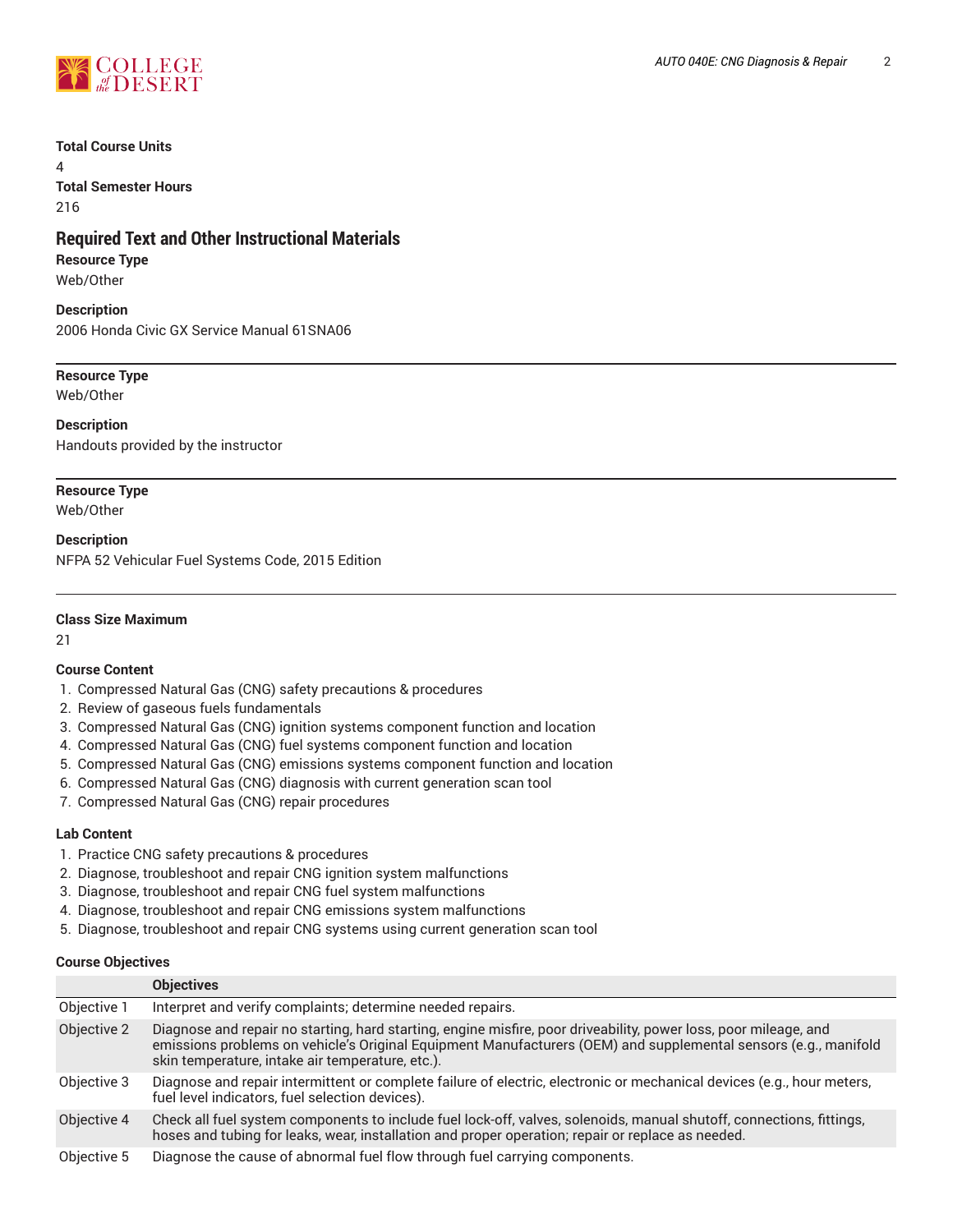

| Objective 6  | Diagnose the cause of fuel odor or fuel loss by inspecting or testing the fuel supply system components such as<br>valves, fuel supply container, pressure relief device (PRD), tubing and hoses; repair or replace as needed.                                                                                        |
|--------------|-----------------------------------------------------------------------------------------------------------------------------------------------------------------------------------------------------------------------------------------------------------------------------------------------------------------------|
| Objective 7  | Diagnose hot or cold no-starting, hard starting, poor driveability, incorrect idle speed, poor idle, flooding, hesitation,<br>surging, engine misfire, power loss, stalling, poor mileage, and lean or rich mixture problems on vehicles with<br>fumigation or injection type fuel systems; determine needed repairs. |
| Objective 8  | Inspect and test vacuum and electrical components and connections of fuel system; repair or replace as needed.                                                                                                                                                                                                        |
| Objective 9  | Comply with shop and vehicle safety practices relevant to electric, hybrid and fuel cell vehicles.                                                                                                                                                                                                                    |
| Objective 10 | Perform diagnostic procedures on vehicles with on-board computer/electronic fuel system support.                                                                                                                                                                                                                      |
| Objective 11 | Follow manufacturer's maintenance schedule to ensure fluids and lubricants are at proper levels and serviced with<br>recommended products.                                                                                                                                                                            |
| Objective 12 | Identify the process of recertification or replacement of fuel supply container(s) according to most current regulations<br>(e.g., Natural Gas Vehicle Standard 2 [NGV-2], Department of Transportation [DOT]); complete documentation; remove<br>and replace fuel supply container, if required.                     |
| Objective 13 | Inspect fuel supply container(s) and brackets as it relates to certification: data plate, working pressures, fuel supply<br>container damage, valves, bolts, torque specifications, and all sealing and venting equipment.                                                                                            |
| Objective 14 | Inspect air filters and fuel filter; service or replace as needed.                                                                                                                                                                                                                                                    |
| Objective 15 | Inspect, adjust, and test manual shut-off valve, service valve, check-valves, and solenoid valves; repair or replace as<br>needed.                                                                                                                                                                                    |
| Objective 16 | Empty fuel supply container according to manufacturer's procedures and all local, state and federal regulations.<br>(Local procedures will vary and extreme care must be exercised if using actual fuel. Use of inert gas is recommended<br>for this task.)                                                           |
| Objective 17 | Inspect and test fuel selection system components; repair or replace as needed.                                                                                                                                                                                                                                       |
| Objective 18 | Select and install swage, compression, flare, captive O-ring, National Pipe Thread (NPT), and other fittings using<br>manufacturer's recommended sealants when required.                                                                                                                                              |
| Objective 19 | Interpret and verify complaint; determine needed repairs.                                                                                                                                                                                                                                                             |
| Objective 20 | Inspect and test fuel pressure regulation system components; adjust, repair or replace as needed.                                                                                                                                                                                                                     |
| Objective 21 | Perform safe fueling procedures and determine fuel level.                                                                                                                                                                                                                                                             |
| Objective 22 | Identify working pressures and demonstrate an understanding of fuel characteristics as they relate to temperature<br>and fill procedures.                                                                                                                                                                             |
|              |                                                                                                                                                                                                                                                                                                                       |

## **Student Learning Outcomes**

|           | Upon satisfactory completion of this course, students will be able to:                                                         |
|-----------|--------------------------------------------------------------------------------------------------------------------------------|
| Outcome 1 | The student should be able to pass Automotive Service Excellence (ASE) Transit Bus Compressed Natural Gas<br>Engines (H1) exam |
| Outcome 2 | The student should be able to Light Vehicle Compressed Natural Gas (F1) certification exam.                                    |
| Outcome 3 | The student should demonstrate the ability to perform repair practices and procedures unique to gaseous fuel<br>vehicles.      |

#### **Methods of Instruction**

| <b>Method</b>                      | Please provide a description or examples of how each instructional<br>method will be used in this course.                                                                                 |
|------------------------------------|-------------------------------------------------------------------------------------------------------------------------------------------------------------------------------------------|
| Collaborative/Team                 | Student will work in a team setting while performing NATEF tasks,<br>researching information and group based activities                                                                   |
| Technology-based instruction       | Diagnostic equipment based activities                                                                                                                                                     |
| Observation                        | Student will be observed activities in lab, group activities, information<br>research, collaborative assignments, and other activities assigned                                           |
| Lecture                            | Each class is half lecture covering multiple aspects of course content                                                                                                                    |
| Discussion                         | Student will participate in classroom discussions                                                                                                                                         |
| Demonstration, Repetition/Practice | Each student will demonstrate their ability to correctly perform a given<br>task not limited to laboratory assignments, research projects, interactive<br>role-play and group activities. |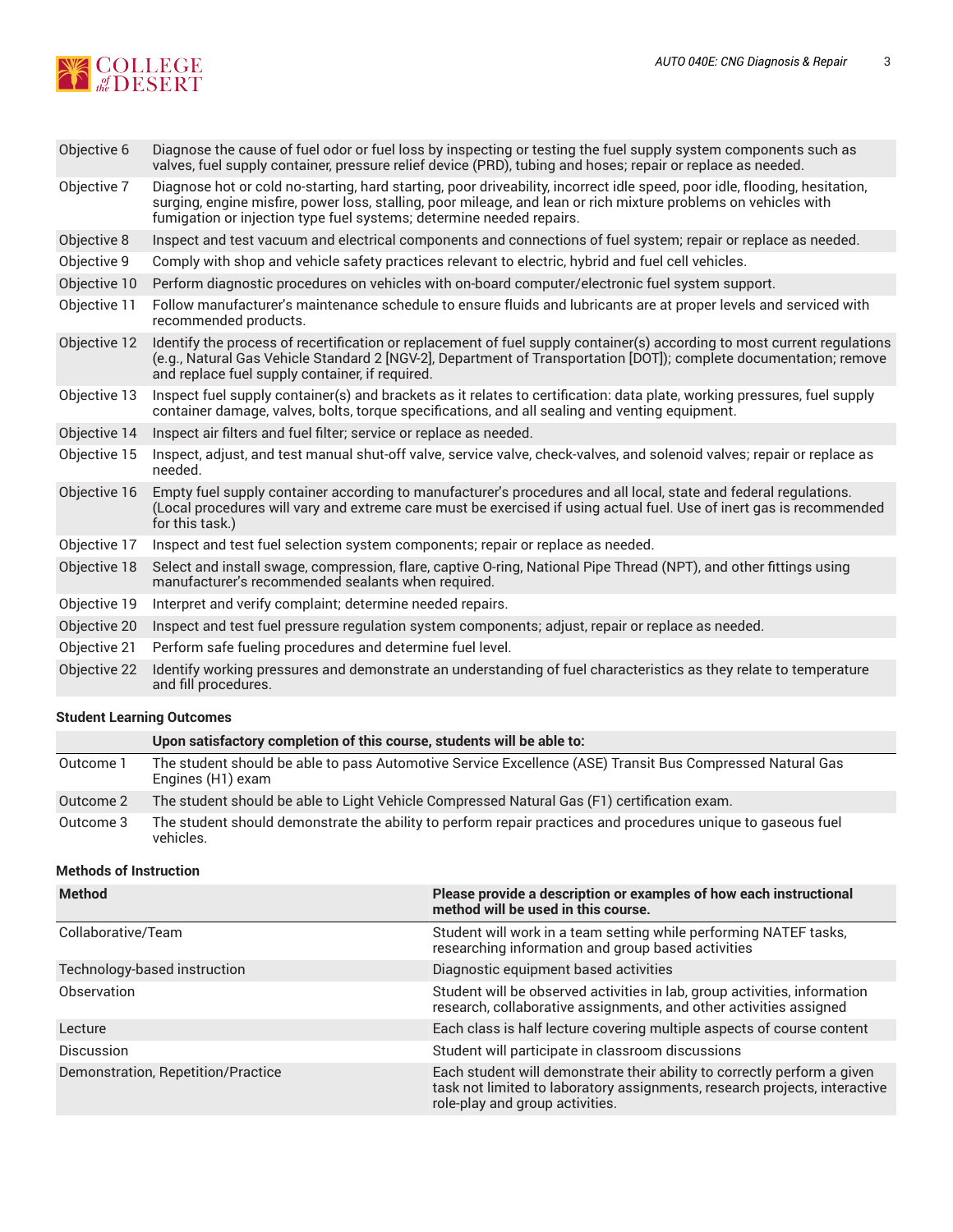

## **Methods of Evaluation**

| <b>Method</b>                            | Please provide a description or examples of how<br>each evaluation method will be used in this course.                                                                                                                    | <b>Type of Assignment</b> |
|------------------------------------------|---------------------------------------------------------------------------------------------------------------------------------------------------------------------------------------------------------------------------|---------------------------|
| Written homework                         | Readings from required text: 1-3 chapters per week<br>from both classroom and shop manuals. Homework<br>from required text: multiple-choice questions, fill in<br>the blank and essay questions to be graded each<br>week | Out of Class Only         |
| Self-paced testing, Student preparation  | Student may participate in role play activities and be Out of Class Only<br>required to do a visual presentation                                                                                                          |                           |
| College level or pre-collegiate essays   | A research report submitted or completed, not<br>limited to a, written, presentation, however the<br>student is required to research information<br>pertaining to the assignment.                                         | Out of Class Only         |
| Student participation/contribution       | Lab activities and student may participate in role<br>play activities                                                                                                                                                     | Out of Class Only         |
| Mid-term and final evaluations           | Used to evaluate students' knowledge and<br>understanding of the information presented.<br>Examples of these are not limited to quizzes, exams,<br>presentations, research, or projects.                                  | In and Out of Class       |
| Group activity participation/observation | Student will be observed activities in lab, group<br>activities, information research, collaborative<br>assignments, and other activities assigned.                                                                       | In and Out of Class       |
| Laboratory projects                      | Student will participate in lab based activities to<br>complete their NATEF standards job sheets                                                                                                                          | In Class Only             |
| Reading reports                          | Turned in by report, written, presentation, however<br>the student is required to research information<br>pertaining to the assignment                                                                                    | Out of Class Only         |

## **Assignments**

#### **Other In-class Assignments**

- 1. Lecture notes
- 2. Problem solving participation and discussion
- 3. Hands on activities

## **Other Out-of-class Assignments**

- 1. Readings from required text: 1-3 chapters per week from both classroom and shop manuals.
- 2. Homework from required text: multiple-choice questions, fill in the blank and essay questions to be graded each week.
- 3. Completion of 3 SP2 safety tests.
- 4. Assigned readings and written summaries from selected instructor handouts.
- 5. Written summaries and analysis of assigned websites.
- 6. Must complete a course project consisting an essay describing, analyzing and summarizing a selected topic, including out of class research and fieldwork.
- 7. Students must keep a notebook of all course materials including homework, class notes, handouts, class project and team activities.
- 8. Vehicle diagnosis, troubleshooting and repair of personal, shop and other vehicles to be evaluated by the instructor during lab time.
- 9. Hands-on lab worksheets matching each course objective.
- 10. Must develop teamwork skills through lab activities and assigned special projects.

## **Grade Methods**

Letter Grade Only

## **MIS Course Data**

## **CIP Code**

47.0614 - Alternative Fuel Vehicle Technology/Technician.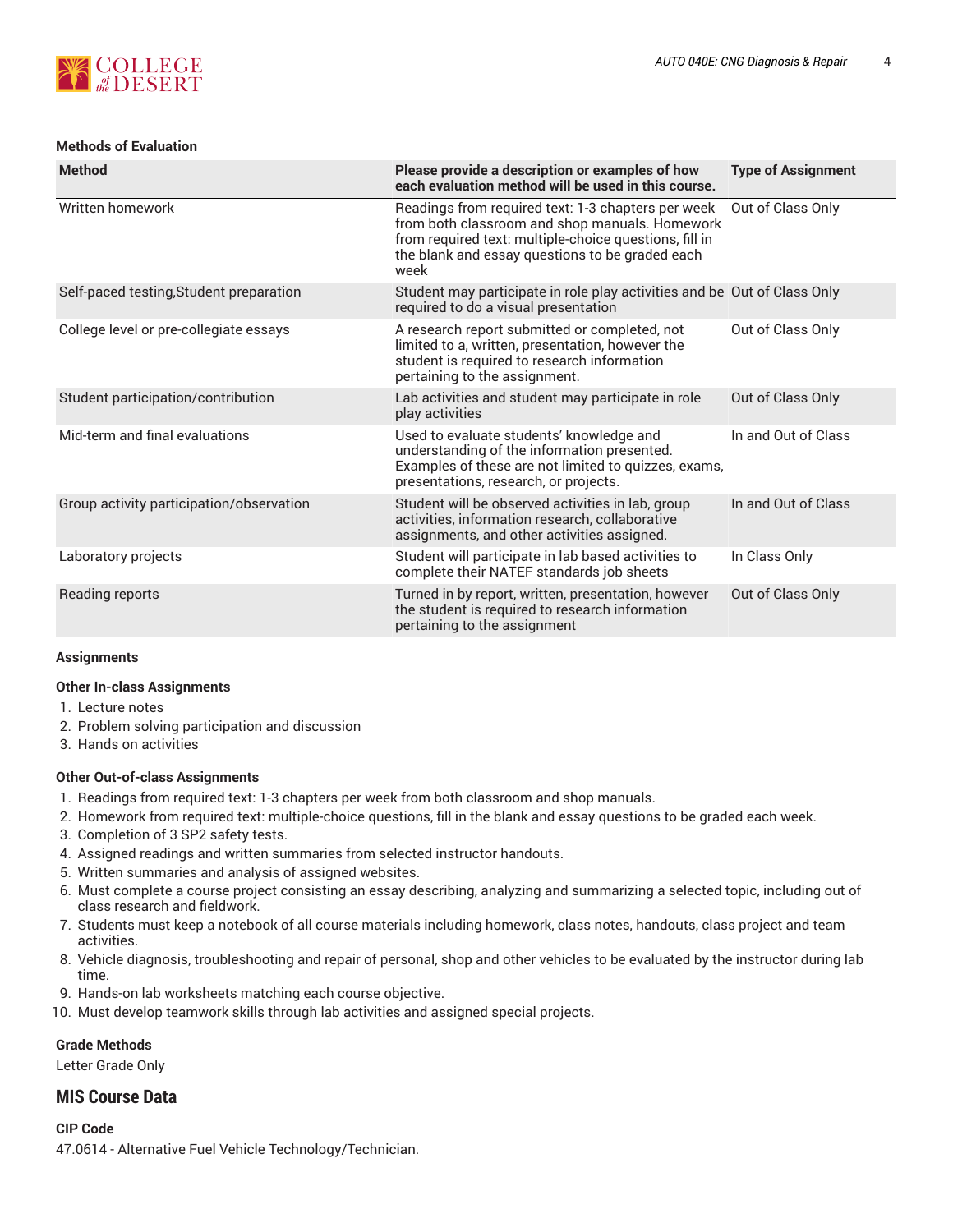

**TOP Code** 094840 - Alternative Fuels and Advanced Transportation Technology

**SAM Code** C - Clearly Occupational

**Basic Skills Status** Not Basic Skills

**Prior College Level** Not applicable

**Cooperative Work Experience** Not a Coop Course

**Course Classification Status** Credit Course

**Approved Special Class** Not special class

**Noncredit Category** Not Applicable, Credit Course

**Funding Agency Category** Not Applicable

**Program Status** Program Applicable

**Transfer Status** Not transferable

**Allow Audit** Yes

**Repeatability** No

**Materials Fee** No

**Additional Fees?** No

## **Approvals**

**Curriculum Committee Approval Date** 02/21/2019

**Academic Senate Approval Date** 02/28/2019

**Board of Trustees Approval Date** 03/15/2019

**Course Control Number** CCC000588761

## **Programs referencing this course**

Advanced [Transportation](http://catalog.collegeofthedesert.eduundefined?key=44/) Technologies AS Degree ([http://catalog.collegeofthedesert.eduundefined?key=44/\)](http://catalog.collegeofthedesert.eduundefined?key=44/) Advanced [Transportation](http://catalog.collegeofthedesert.eduundefined?key=45/) Technologies AS Degree ([http://catalog.collegeofthedesert.eduundefined?key=45/\)](http://catalog.collegeofthedesert.eduundefined?key=45/)